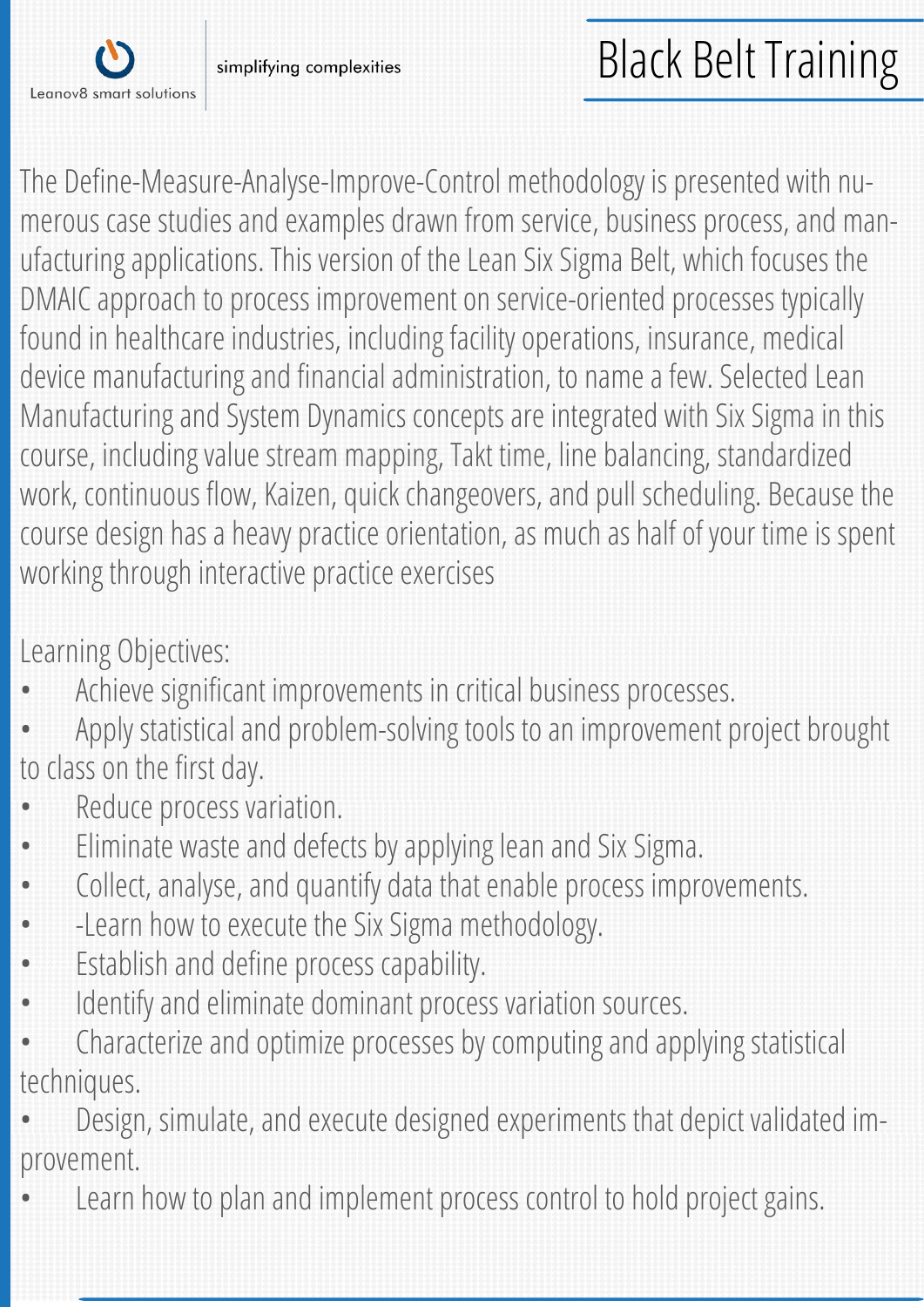This Black Belt course provides a comprehensive and disciplined model for improvement. Every participant will learn how to meet his or her company's business objectives through the recognized DMAIC process. Attendees will learn how to direct Lean Six Sigma projects and obtain the maximum improvements from the learned techniques and skills. This course is conducted in four five-day sessions with four weeks between sessions.

Learned skills are practiced and applied through individual and team exercises, as well as to the individual projects. Participants will be able to apply the concepts learned in the class to a business improvement project assigned to them by their management sponsor.

## Format

This course is an instructor-led, classroom-based environment, conducted 3 days (one week) per month spread across four months. The instruction is a blend of lecture, application, and individual and team-based exercises. Laptop computers will be used extensively during the class. There is normally three-to-four weeks between sessions where the individual returns to their work environment to apply the knowledge and skills learned in class to their projects. This entire course is 240 hrs in length.

## Materials

This course is an instructor-led, classroom-based environment, conducted five days (one week) per month spread across four months. The instruction is a blend of lecture, application, and individual and team-based exercises.

Black Belt Training